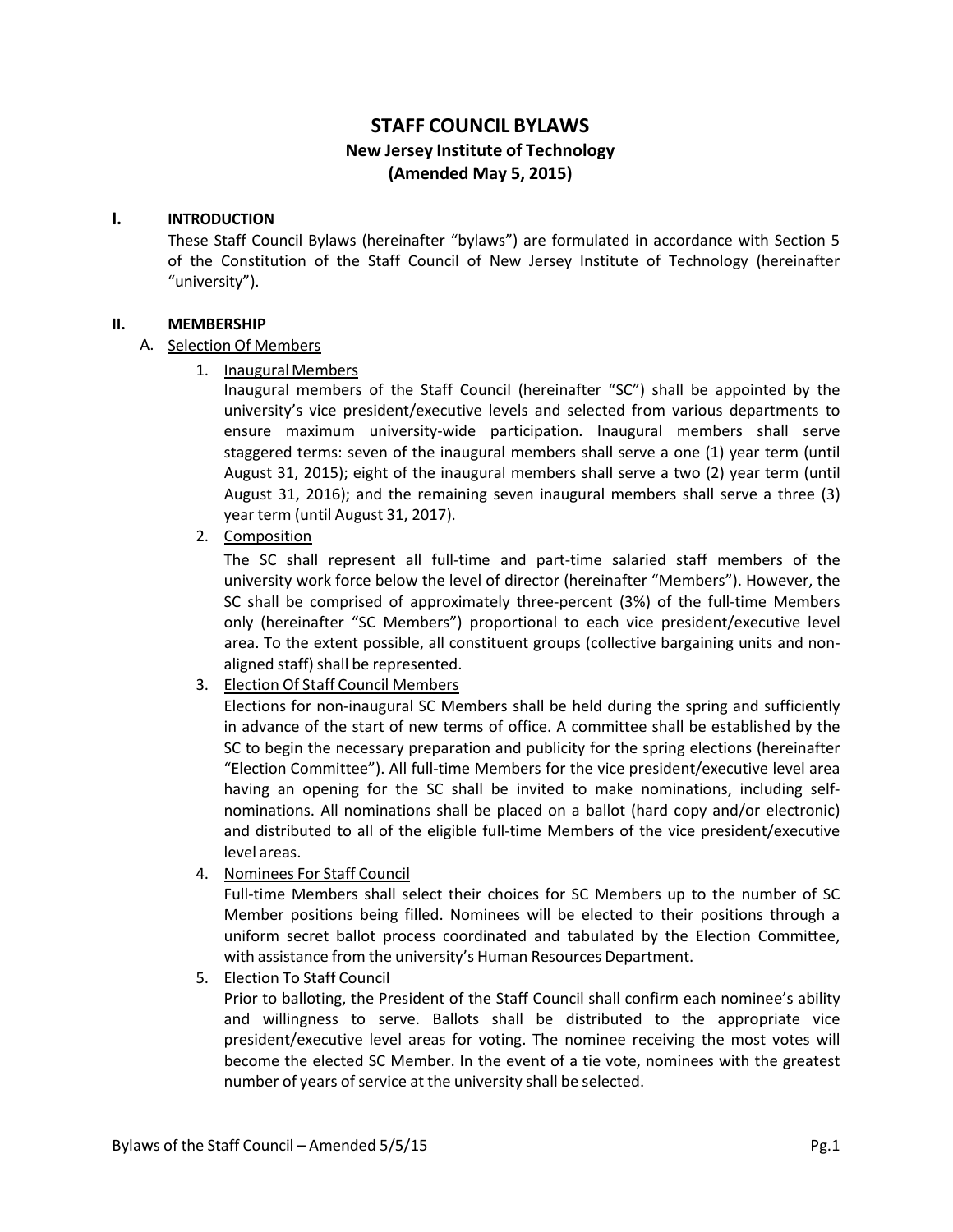### B. Terms Of Office For Elected Members

1. Staff Council Members' Term Of Office

The term of office for elected SC Members shall be three (3) years, beginning on September 1 and ending on August 31.

2. Staggered Terms

Terms of office will be staggered according to when inaugural SC Members' terms expire. No elected SC Member can serve more than two (2) consecutive full terms or four (4) lifetime terms. Temporary appointments due to special circumstances pursuant to Article II (C) below shall not constitute an elected term.

### C. Special Circumstances

1. Temporary Cessation Of Term And Temporary Replacements

An SC Member who is temporarily unable to serve shall be replaced by another eligible full-time Member, as appointed by the Vice President of the affected vice president/executive level area, upon the recommendation of the SC Members. The replacement representative shall be appointed to serve until the original SC Member can return to finish the remainder of his or her term.

- 2. Premature Permanent Cessation And Replacements For Remaining Terms If an SC Member no longer fits the criteria necessary to serve or permanently vacates his or her position as an SC Member before the end of his or her term, the Vice President of the affected vice president/executive level area shall appoint a replacement to serve for the remainder of the unexpired term, upon the recommendation of the SC Members.
- 3. Promotion To The Level Of Director Or Above

If an SC Member is promoted to the level of director or above, then his or her SC Member position will be vacated and the Vice President of the affected vice president/executive level area shall appoint a replacement to serve for the remainder of the unexpired term, upon the recommendation of the SC Members.

4. Internal Transfer

If an SC Member moves from one vice president/executive level area to another, he or she is required to represent his or her original vice president/executive level area for the remainder of the unexpired term. The proportional percentage for his or her original vice president/executive level area shall be restored after the SC Member's term is expired according to the terms of office for elected SC Members.

#### D. Notification Of Representatives

By April 30, the SC shall notify the University Senate President of the name(s) of the SC Member(s) filling any open seats in the University Senate.

# E. Election Of Staff Council Officers

1. Election Procedure

Pursuant to Section 4 of the Constitution of the Staff Council, the voting SC Members shall, at their first meeting and as required at subsequent meetings when new SC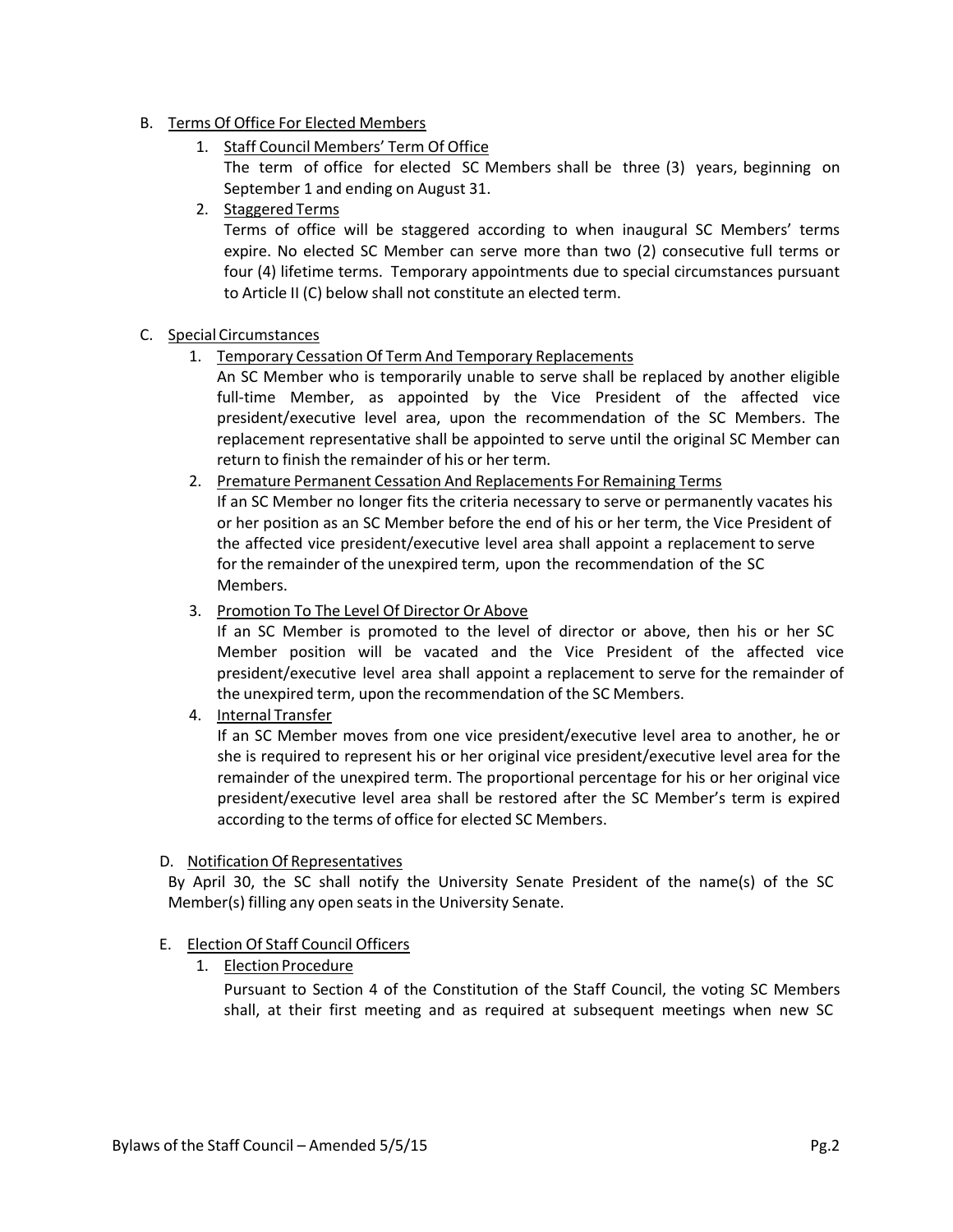Members are elected, elect a President, Vice President, and Executive Secretary. No SC Member shall hold more than one (1) officer position within the SC at the same time.

2. Nominations

Nominations for officer positions, including self-nominations, shall be made during the SC's first meeting and as required at subsequent meetings when new SC Members are elected. Nominations shall require a second.

3. Voting For Officers

The President of the Staff Council shall conduct a closed ballot election whenever there is more than one (1) candidate for an officer position. When there is only one (1) candidate for a position, the election shall be by acclamation.

4. Terms Of Office For Officers

Officers elected by the SC Members shall serve in their officer positions for one (1) year terms, from the time of their election until the next election of SC officers.

#### F. Duties Of Staff Council Members

All SC Members shall be expected to perform the following four (4) duties: attend all meetings of the SC and participate fully and knowledgably in its deliberations; keep the Members within their respective vice president/executive level area informed of SC business and decisions; solicit the opinions of other Members about SC, Faculty Senate and University Senate business; and represent the interests of the university as a whole, as well as the interests of all Members. Failure to fulfill these duties may result in removal from the SC upon consultation with the officers of the SC.

#### G. Duties Of The President, Vice President And Executive Secretary

In performing their duties, the President, Vice President and Executive Secretary of the Staff Council shall at all times maintain open channels of communication with all Members and strive to represent the will of their respective vice president/executive level areas and all Members as a whole.

1. Duties Of The President

The duties of the President shall include:

- (a) Serves as the presiding officer of the SC;
- (b) Convenes and conducts meetings of the SC;
- (c) Oversees committees of the SC and interacts with the chairpersons of the same about their committee business;
- (d) Represents the SC in interactions with the University Senate as one of the SC's voting members to the University Senate, as well as the President of the university and other individuals and bodies inside or outside the university with which communication on behalf of the SC may be deemed appropriate by the SC; and
- (e) Oversees the reporting of SC decisions and recommendations to the University Senate, the President of the university and other individuals and bodies inside or outside the university with which communication on behalf of the SC may be deemed appropriate by the SC.
- 2. Duties Of The Vice President
	- The duties of the Vice President shall include:
		- (a) Assists the President of the Staff Council in performing his or her duties;
		- (b) Performs the duties of the President of the Staff Council in his or her absence; and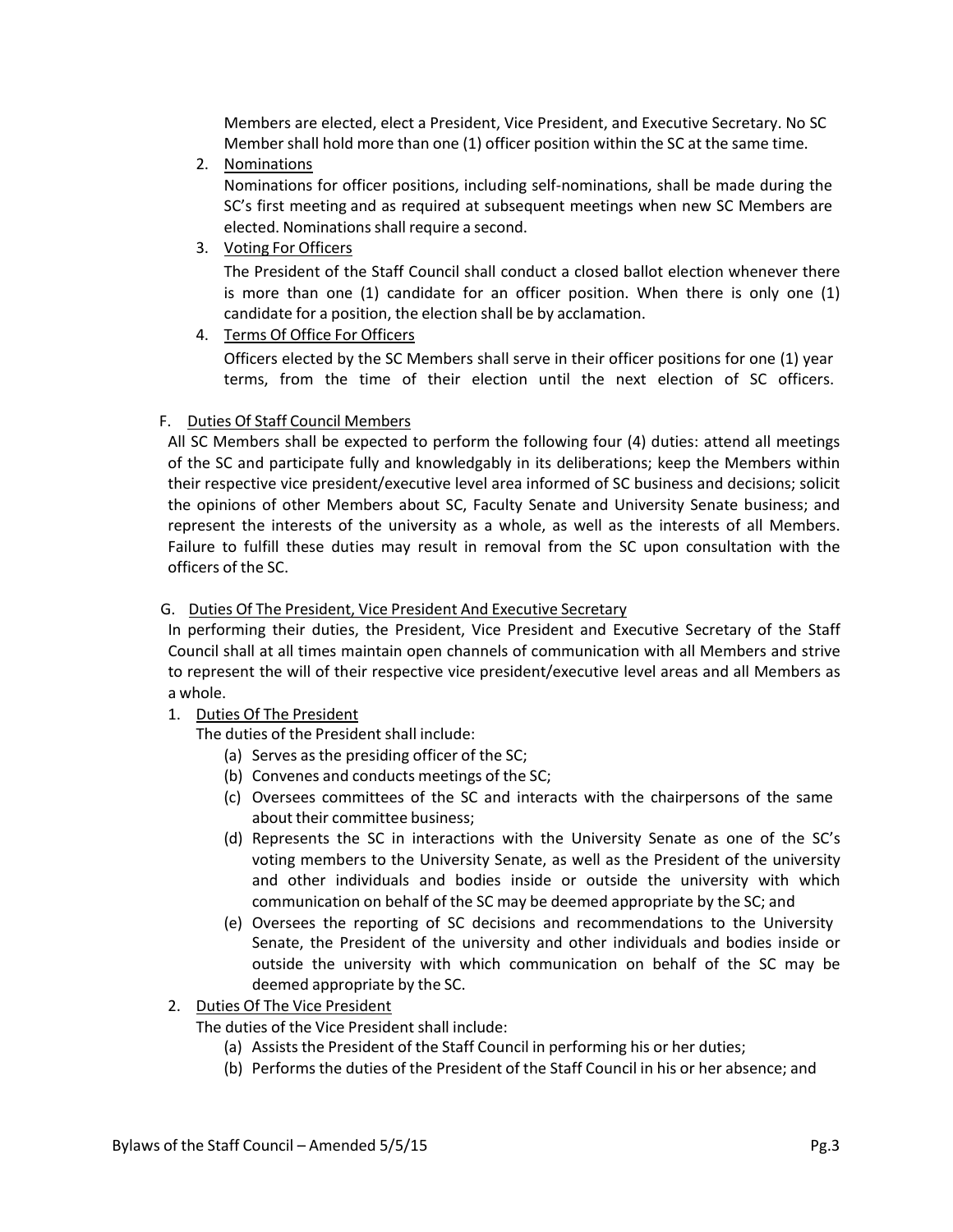- (c) Represents the SC in interactions with the University Senate as the second SC voting member to the University Senate.
- 3. Duties Of The Executive Secretary

The duties of the Executive Secretary shall include:

- (a) Maintains and distributes action minutes of the meetings and notice of communicationsreceived;
- (b) Conducts correspondence at the direction of the Staff Council;
- (c) Schedules required meetings and notifies SC Members and/or Members of the same; and
- (d) Represents the SC in interactions with the University Senate in the President or Vice President's absence as an SC voting member to the University Senate.

### **III. MEETINGS OF THE STAFF COUNCIL**

### A. Regular Meetings

The SC shall meet regularly, but not less than two (2) times each semester during the Academic Year. Committees shall meet as frequently as necessary, subject to the direction of the SC.

### B. Special Meetings

Special meetings shall be held in two (2) ways: by the decision of the President of the Staff Council, or upon request by an SC Member.

C. Quorum

The quorum for transaction of business at any meeting of the SC shall be a majority of the SC membership (as an example, 12 out of 22 members). Meeting dates shall be scheduled so as to guarantee a quorum. If a quorum is not present, a lesser number of SC Members may discuss matters and may adjourn the meeting to a later date. The President of the Staff Council shall have a casting vote in the event of a tie only.

#### D. Rules Of Order At Meetings

# 1. Robert's Rules

Unless otherwise specified in the Constitution of the Staff Council or these Staff Council Bylaws, meetings of the SC and its committees shall be conducted according to the rules of procedure in the most recent edition of Robert's Rules of Order Newly Revised.

2. Majority Vote

Decisions at SC meetings shall be determined by a majority of votes cast on motions. SC Members may vote for or against a motion, or they may register an abstention. However, abstentions are not considered "votes cast".

#### E. Open And Closed Meetings

1. Open Meetings

As stated in Section 6.2.1 of the Constitution of the Staff Council: "unless otherwise specified, all meetings of the SC shall be open to the university".

2. Closed Meetings

As stated in Section 6.2.2 of the Constitution of the Staff Council, a meeting of the SC or any portion thereof may be closed in "special circumstances". Special circumstances may include by way of example and not limitation, matters that concern specific personnel, individual privacy, student records, or any other matters deemed confidential by law. Procedures for closed meetings shall include: